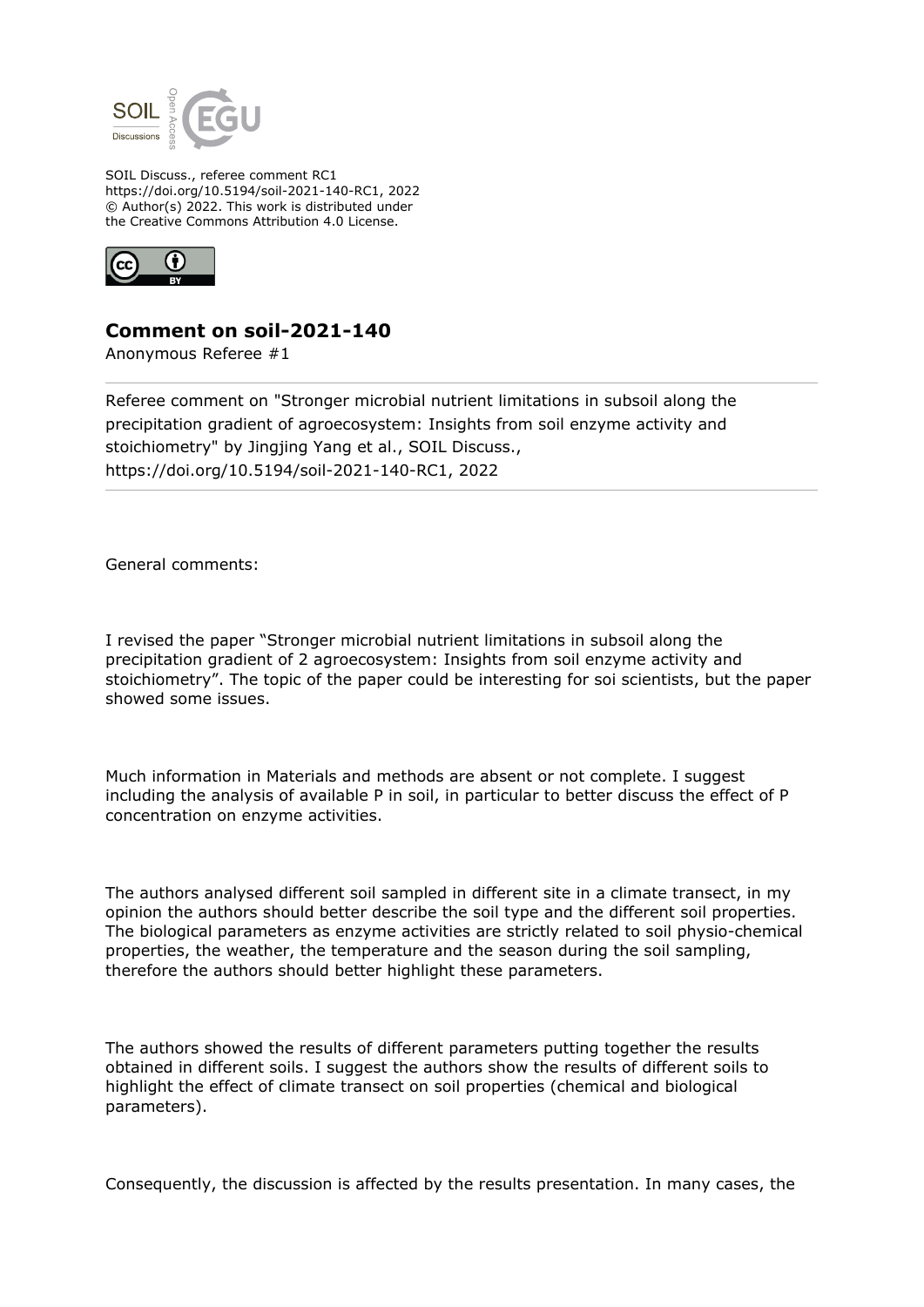discussion of their results is not completely clear. In particular, the authors should consider that the enzyme activities are strongly affected by the soil depth and this aspect should be more stressed in the text.

I suggest a strong revision of the paper, including the analysis of available P in soil, considering the physio-chemical properties of soils, sampled in the different climate transect sites, and the soil depth effect on soil enzyme activities.

Specific comments:

Materials and methods

L128: please explain the acronym MAP the first time you use it.

L 128: please replace 6.2 °C to 4.1 °C with 6.2°C to 4.1°C

L136-138: The basic information reported are not sufficient to understand the potential interaction between the enzymes and soil particles. The soil texture (clays %, sand % etc.) should be included in the soil analysis. Additional information as cation exchange capacity could be another suitable information to explain the results of the experiment.

L149: "during the maize harvest period", the authors should clarify if they sampled the soil immediately after harvest or before the harvest. The agricultural equipment induces a disturbance in soil, and it should be considered. Moreover, did you perform the soil sampling simultaneously? The temperature and the weather affect the biological parameters as enzyme activities.

L152: Soil moisture (SM)

L152-153: the protocol the authors used to measure the soil moisture is not clear.

L154: You should replace with "the analysis of edaphic properties"

L156-158: please briefly describe the methods you used to determine TN, TC, TP or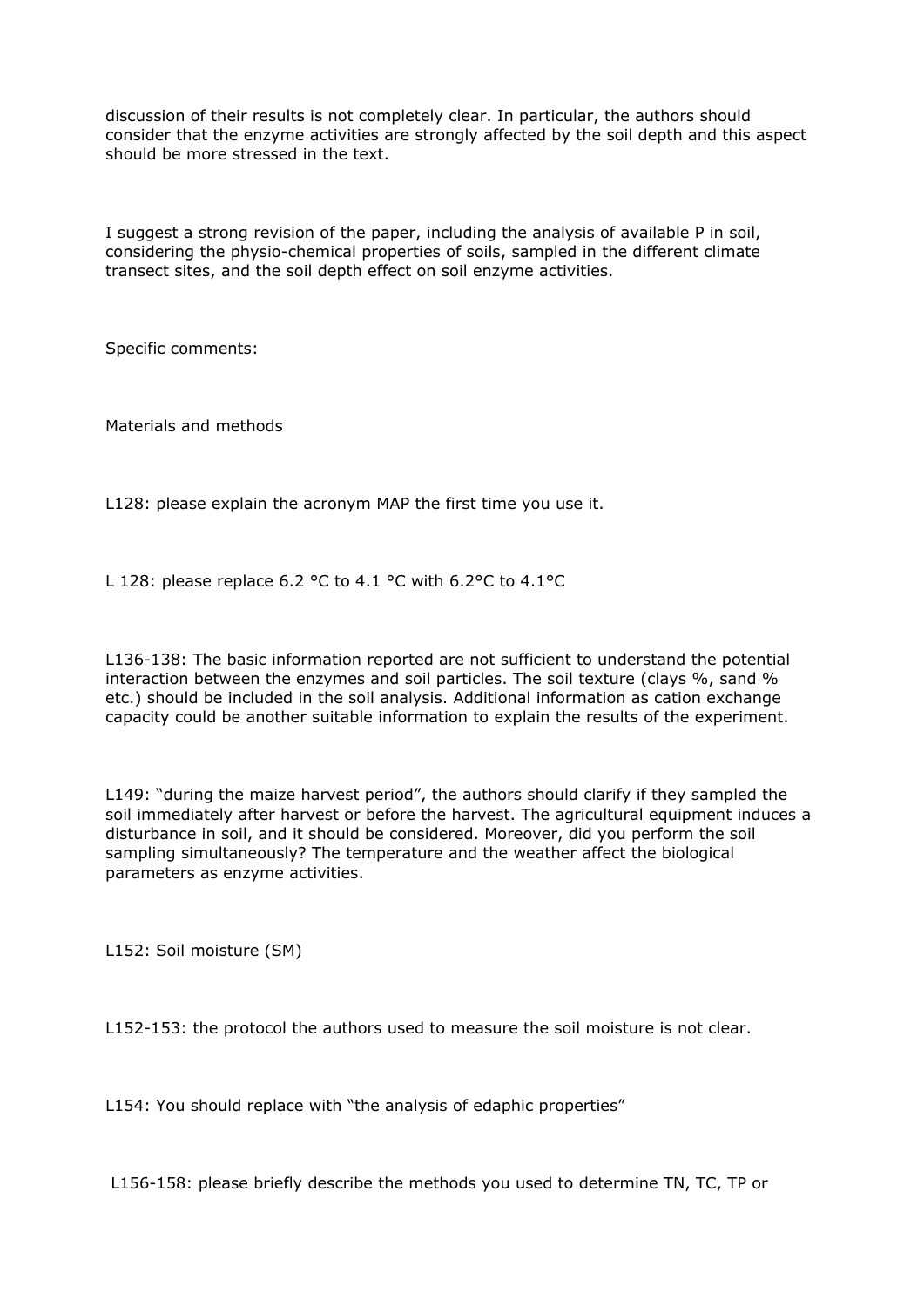report the proper references. Moreover, the P availability in soi in general is very low in comparison to total P, therefore the available P (e.g. Olsen P)

L163: why did you modify the protocol proposed by Saiya-Cork et al. 2002? You should include some words about that.

L165: Did you measure the acetate buffer pH? The buffer pH is a crucial parameter for enzyme activities because the efficiency of enzyme activity measured could be affected by buffer pH.

L166: Indicate the method you used to homogenize the soil samples

L 167: The figure S1 did not improve the fundamental information to understand the protocol the authors used. Therefore, I suggest the authors delete the S1 figure and better describe the protocol used in the text. In particular, the preliminary experiment should be described to understand the information the authors achieved by this experiment. Moreover, the specific substrates for each enzyme activities should be clearly indicated.

 L215-220: the authors could report the soil pH, TC, TN and TP for each site in a table to clearly show the effect of climate transect on pH and soil nutrients, the average and standard deviation of the soil properties. In the text it's not clear the soil type analysed and the weather in the site during the soil sampling. These information are fundamental to understand the real effect of precipitation. Otherwise, you could relate the soil pH and nutrient to the climate transect and not to the precipitation. The soil pH and soil nutrient cannot be related only to precipitation because the soil physio-chemical properties affect the soil pH, too. The authors showed a strong acidification of soil, and the explanation cannot be related only to precipitation. I suggest reporting the data for each site analysed, considering the effect also to the soil depth.

L226-272: the same observations previously reported for soil pH and nutrients can be considered also for soil enzyme activities: the soil properties and not only the precipitations affect the soil enzyme activities and they have to be considered in the text. Moreover, why did you report the results of 0-50cm layer? The 0-5.0 cm layer are not included in soil pH and nutrients section.

The enzyme activities are strongly affected by the soil depth therefore in general the enzyme activities analysis is related to 0-20 cm. I suggest considering this aspect.

The discussion: the discussion is necessarily affected by the results presentation. The